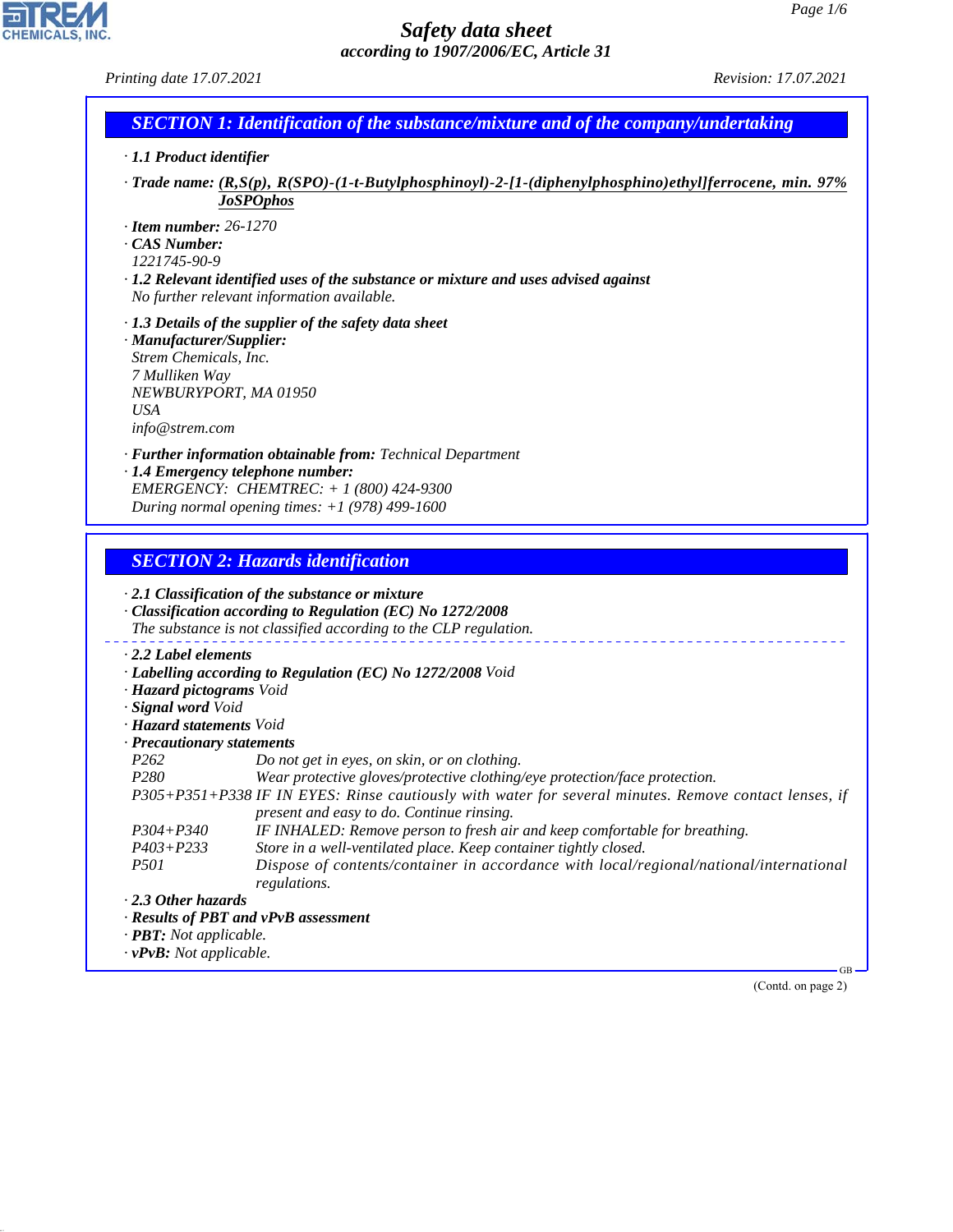*Printing date 17.07.2021 Revision: 17.07.2021*

*Trade name: (R,S(p), R(SPO)-(1-t-Butylphosphinoyl)-2-[1-(diphenylphosphino)ethyl]ferrocene, min. 97% JoSPOphos*

(Contd. of page 1)

#### *SECTION 3: Composition/information on ingredients*

*· 3.1 Chemical characterisation: Substances*

*· CAS No. Description*

*1221745-90-9 R,S(p),R(SPO)-(1-t-Butylphosphinoyl)-2-[1- (diphenylphosphino)ethyl]ferrocene, min. 97% JoSPOphos*

## *SECTION 4: First aid measures*

- *· 4.1 Description of first aid measures*
- *· General information: No special measures required.*
- *· After inhalation: Supply fresh air; consult doctor in case of complaints.*
- *· After skin contact: Immediately rinse with water.*
- *· After eye contact: Rinse opened eye for several minutes under running water. Then consult a doctor.*
- *· After swallowing: If symptoms persist consult doctor.*
- *· 4.2 Most important symptoms and effects, both acute and delayed No further relevant information available.*
- *· 4.3 Indication of any immediate medical attention and special treatment needed*

*No further relevant information available.*

#### *SECTION 5: Firefighting measures*

- *· 5.1 Extinguishing media*
- *· Suitable extinguishing agents: Use fire extinguishing methods suitable to surrounding conditions.*
- *· 5.2 Special hazards arising from the substance or mixture No further relevant information available.*
- *· 5.3 Advice for firefighters*
- *· Protective equipment: No special measures required.*

# *SECTION 6: Accidental release measures*

- *· 6.1 Personal precautions, protective equipment and emergency procedures Not required.*
- *· 6.2 Environmental precautions: No special measures required.*
- *· 6.3 Methods and material for containment and cleaning up:*
- *Dispose contaminated material as waste according to item 13.*
- *· 6.4 Reference to other sections*
- *See Section 7 for information on safe handling.*
- *See Section 8 for information on personal protection equipment.*
- *See Section 13 for disposal information.*

# *SECTION 7: Handling and storage*

- *· 7.1 Precautions for safe handling No special measures required.*
- *· Information about fire and explosion protection: No special measures required.*
- *· 7.2 Conditions for safe storage, including any incompatibilities*
- *· Storage:*

44.1.1

- *· Requirements to be met by storerooms and receptacles: No special requirements.*
- *· Information about storage in one common storage facility: Not required.*
- *· Further information about storage conditions: None.*

(Contd. on page 3)



GB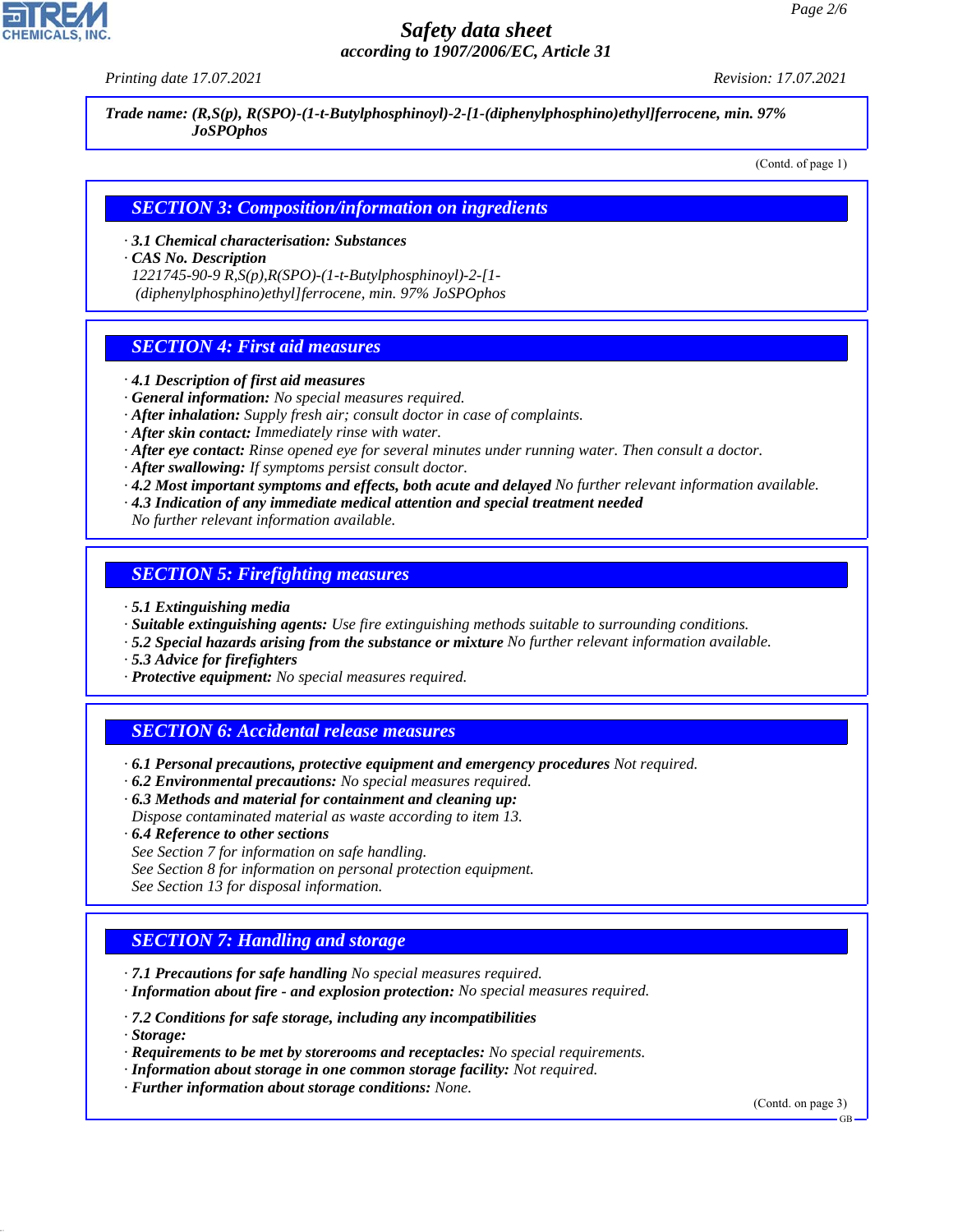*Printing date 17.07.2021 Revision: 17.07.2021*

*Trade name: (R,S(p), R(SPO)-(1-t-Butylphosphinoyl)-2-[1-(diphenylphosphino)ethyl]ferrocene, min. 97% JoSPOphos*

(Contd. of page 2)

*· 7.3 Specific end use(s) No further relevant information available.*

## *SECTION 8: Exposure controls/personal protection*

*· Additional information about design of technical facilities: No further data; see item 7.*

- *· 8.1 Control parameters*
- *· Ingredients with limit values that require monitoring at the workplace: Not required.*
- *· Additional information: The lists valid during the making were used as basis.*
- *· 8.2 Exposure controls*
- *· Personal protective equipment:*
- *· General protective and hygienic measures:*
- *The usual precautionary measures are to be adhered to when handling chemicals.*
- *· Respiratory protection: Not required.*
- *· Protection of hands:*



\_S*Protective gloves*

*The glove material has to be impermeable and resistant to the product/ the substance/ the preparation. Due to missing tests no recommendation to the glove material can be given for the product/ the preparation/ the chemical mixture.*

*Selection of the glove material on consideration of the penetration times, rates of diffusion and the degradation · Material of gloves*

*The selection of the suitable gloves does not only depend on the material, but also on further marks of quality and varies from manufacturer to manufacturer.*

*· Penetration time of glove material*

*The exact break through time has to be found out by the manufacturer of the protective gloves and has to be observed.*

*· Eye protection: Safety glasses*

| $\cdot$ 9.1 Information on basic physical and chemical properties<br><b>General Information</b>                        |                                               |  |
|------------------------------------------------------------------------------------------------------------------------|-----------------------------------------------|--|
| $\cdot$ Appearance:                                                                                                    |                                               |  |
| Form:                                                                                                                  | Powder                                        |  |
| Colour:                                                                                                                | Orange                                        |  |
| $\cdot$ Odour:                                                                                                         | <i><b>Odourless</b></i>                       |  |
| · Odour threshold:                                                                                                     | Not determined.                               |  |
| $\cdot$ pH-value:                                                                                                      | Not applicable.                               |  |
| $\cdot$ Change in condition<br>Melting point/freezing point:<br>Initial boiling point and boiling range: Undetermined. | Undetermined.                                 |  |
| $\cdot$ Flash point:                                                                                                   | Not applicable.                               |  |
| $\cdot$ Flammability (solid, gas):                                                                                     | Product is not flammable.                     |  |
| · Ignition temperature:                                                                                                |                                               |  |
| Decomposition temperature:                                                                                             | Not determined.                               |  |
| · Auto-ignition temperature:                                                                                           | Not determined.                               |  |
| $\cdot$ Explosive properties:                                                                                          | Product does not present an explosion hazard. |  |
|                                                                                                                        | (Contd. on page 4)                            |  |



44.1.1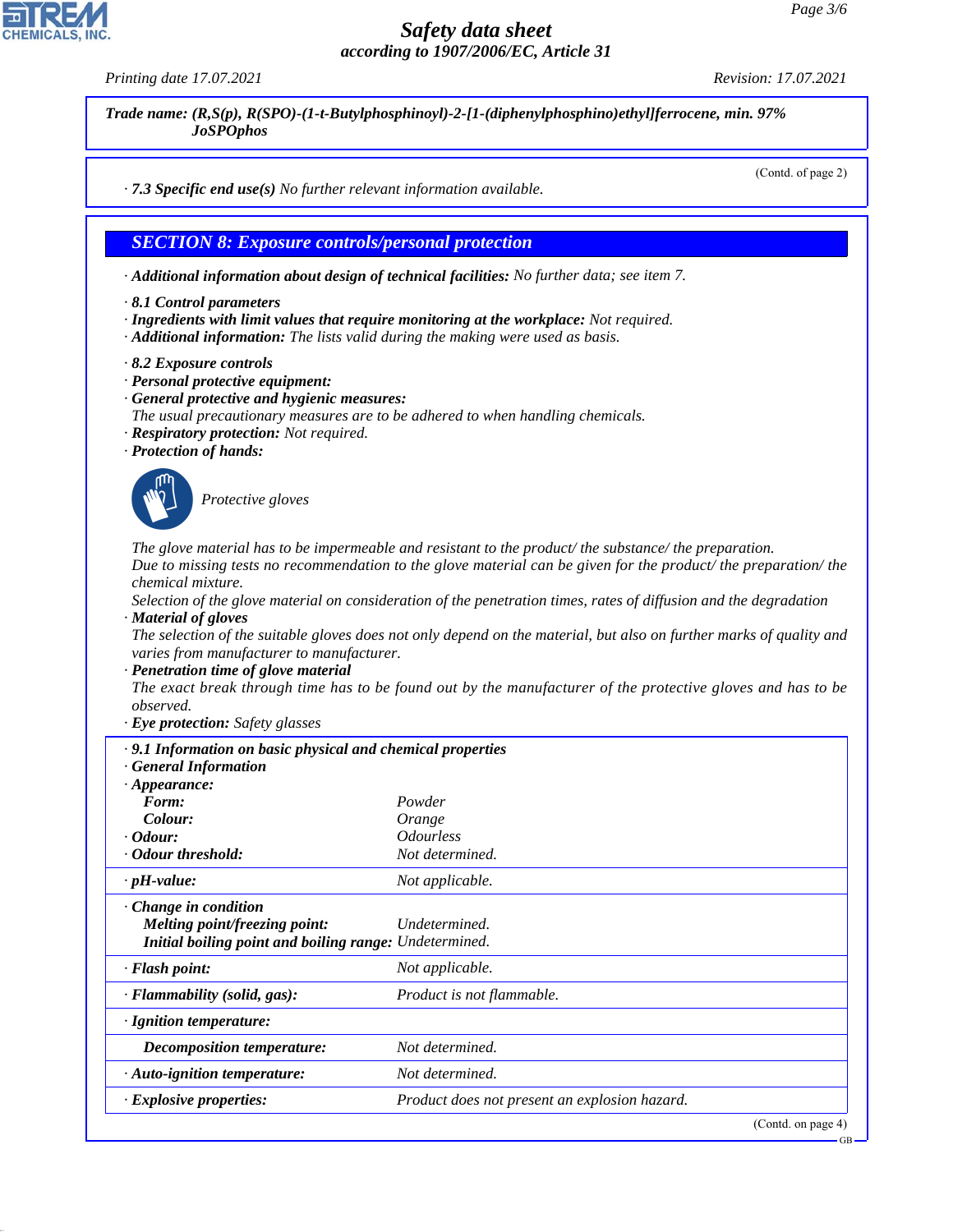*Printing date 17.07.2021 Revision: 17.07.2021*

| Trade name: $(R, S(p), R(SPO)$ -(1-t-Butylphosphinoyl)-2-[1-(diphenylphosphino)ethyl]ferrocene, min. 97% |  |
|----------------------------------------------------------------------------------------------------------|--|
| <b>JoSPOphos</b>                                                                                         |  |

|                                           | (Contd. of page 3)                         |
|-------------------------------------------|--------------------------------------------|
| · Explosion limits:                       |                                            |
| Lower:                                    | Not determined.                            |
| <b>Upper:</b>                             | Not determined.                            |
| · Vapour pressure:                        | Not applicable.                            |
| $\cdot$ Density:                          | Not determined.                            |
| · Relative density                        | Not determined.                            |
| · Vapour density                          | Not applicable.                            |
| $\cdot$ Evaporation rate                  | Not applicable.                            |
| · Solubility in / Miscibility with        |                                            |
| water:                                    | Insoluble.                                 |
| · Partition coefficient: n-octanol/water: | Not determined.                            |
| $\cdot$ Viscosity:                        |                                            |
| Dynamic:                                  | Not applicable.                            |
| Kinematic:                                | Not applicable.                            |
| · Solvent content:                        |                                            |
| Organic solvents:                         | $0.0\%$                                    |
| $VOC$ (EC)                                | $0.00\%$                                   |
| Solids content:                           | 100.0%                                     |
| $\cdot$ 9.2 Other information             | No further relevant information available. |

# *SECTION 10: Stability and reactivity*

- *· 10.1 Reactivity No further relevant information available.*
- *· 10.2 Chemical stability*
- *· Thermal decomposition / conditions to be avoided: No decomposition if used according to specifications.*
- *· 10.3 Possibility of hazardous reactions No dangerous reactions known.*
- *· 10.4 Conditions to avoid No further relevant information available.*
- *· 10.5 Incompatible materials: No further relevant information available.*
- *· 10.6 Hazardous decomposition products: No dangerous decomposition products known.*

# *SECTION 11: Toxicological information*

- *· 11.1 Information on toxicological effects*
- *· Acute toxicity Based on available data, the classification criteria are not met.*
- *· Primary irritant effect:*

44.1.1

- *· Skin corrosion/irritation Based on available data, the classification criteria are not met.*
- *· Serious eye damage/irritation Based on available data, the classification criteria are not met.*
- *· Respiratory or skin sensitisation Based on available data, the classification criteria are not met.*
- *· CMR effects (carcinogenity, mutagenicity and toxicity for reproduction)*
- *· Germ cell mutagenicity Based on available data, the classification criteria are not met.*
- *· Carcinogenicity Based on available data, the classification criteria are not met.*
- *· Reproductive toxicity Based on available data, the classification criteria are not met.*
- *· STOT-single exposure Based on available data, the classification criteria are not met.*
- *· STOT-repeated exposure Based on available data, the classification criteria are not met.*

(Contd. on page 5)

 $GR$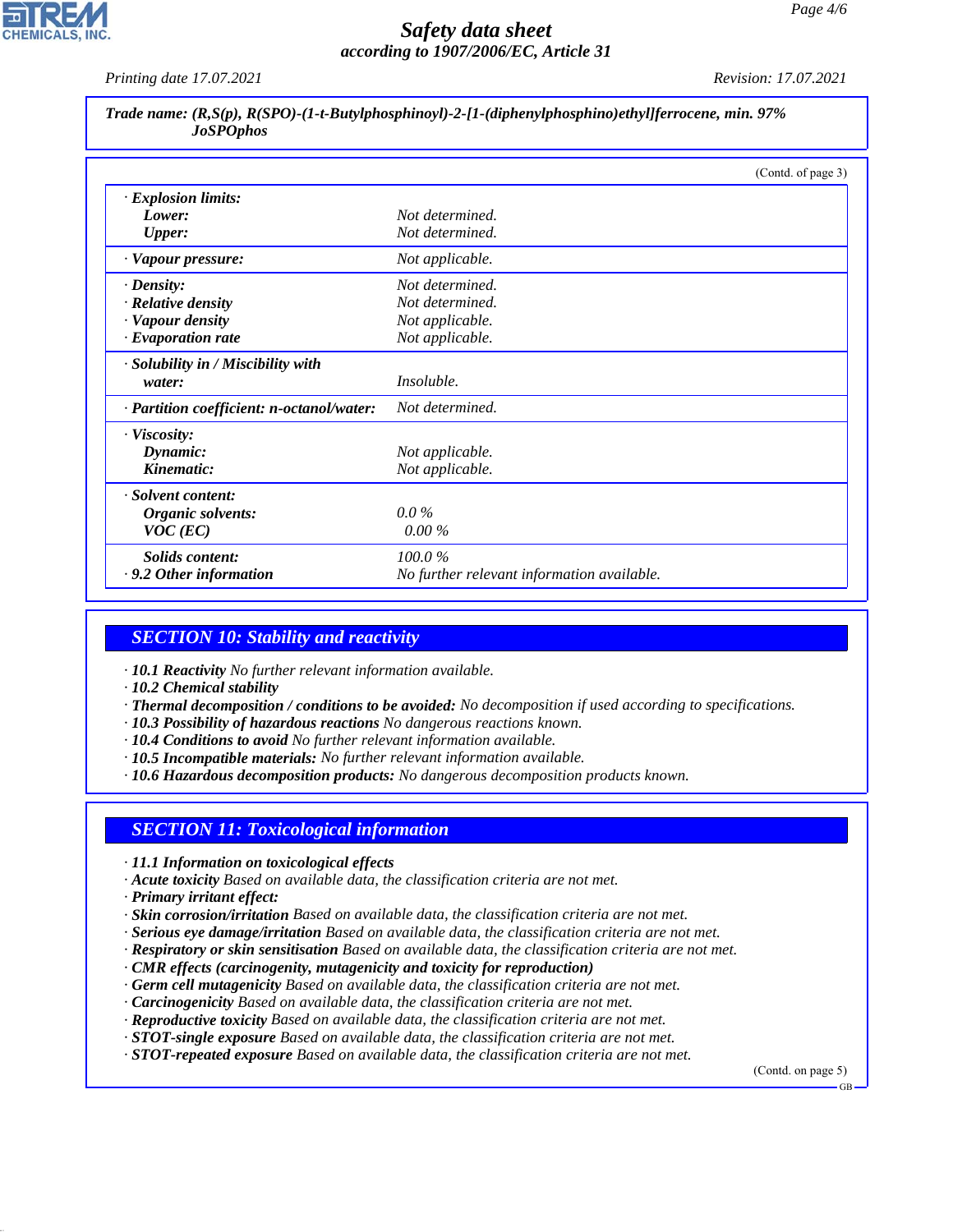*Printing date 17.07.2021 Revision: 17.07.2021*

*Trade name: (R,S(p), R(SPO)-(1-t-Butylphosphinoyl)-2-[1-(diphenylphosphino)ethyl]ferrocene, min. 97% JoSPOphos*

(Contd. of page 4)

*· Aspiration hazard Based on available data, the classification criteria are not met.*

## *SECTION 12: Ecological information*

#### *· 12.1 Toxicity*

- *· Aquatic toxicity: No further relevant information available.*
- *· 12.2 Persistence and degradability No further relevant information available.*
- *· 12.3 Bioaccumulative potential No further relevant information available.*
- *· 12.4 Mobility in soil No further relevant information available.*
- *· Additional ecological information:*
- *· General notes: Not known to be hazardous to water.*
- *· 12.5 Results of PBT and vPvB assessment*
- *· PBT: Not applicable.*
- *· vPvB: Not applicable.*
- *· 12.6 Other adverse effects No further relevant information available.*

# *SECTION 13: Disposal considerations*

*· 13.1 Waste treatment methods*

- *· Recommendation Disposal must be made according to official regulations.*
- *· Uncleaned packaging:*
- *· Recommendation: Disposal must be made according to official regulations.*

| <b>SECTION 14: Transport information</b>                                                  |                 |  |
|-------------------------------------------------------------------------------------------|-----------------|--|
| $\cdot$ 14.1 UN-Number<br>· ADR, ADN, IMDG, IATA                                          | not regulated   |  |
| $\cdot$ 14.2 UN proper shipping name<br>· ADR, ADN, IMDG, IATA                            | not regulated   |  |
| $\cdot$ 14.3 Transport hazard class(es)                                                   |                 |  |
| · ADR, ADN, IMDG, IATA<br>· Class                                                         | not regulated   |  |
| $\cdot$ 14.4 Packing group<br>· ADR, IMDG, IATA                                           | not regulated   |  |
| $\cdot$ 14.5 Environmental hazards:<br>$\cdot$ Marine pollutant:                          | N <sub>O</sub>  |  |
| $\cdot$ 14.6 Special precautions for user                                                 | Not applicable. |  |
| $\cdot$ 14.7 Transport in bulk according to Annex II of<br><b>Marpol and the IBC Code</b> | Not applicable. |  |
| · UN "Model Regulation":                                                                  | not regulated   |  |

(Contd. on page 6)

GB



44.1.1